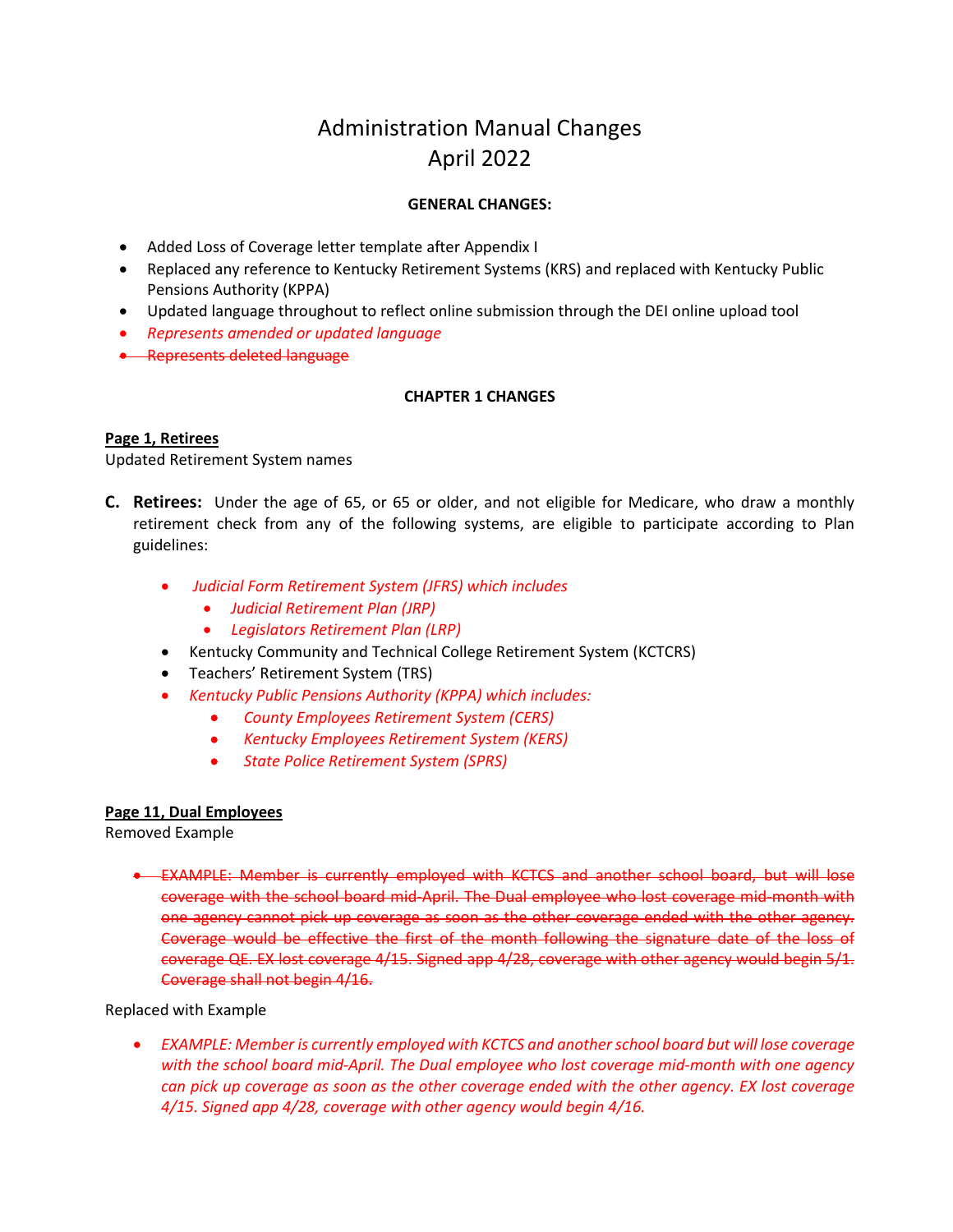*NOTE: Dual Employees who experience a loss of eligibility or loss of coverage with of one of their agencies must complete an Employee Benefits Enrollment/Change Form. Coverage with the existing agency shall begin immediately with no break in coverage provided the Employee Benefits Enrollment/Change form is signed within 35 days of loss of coverage from prior agency.*

## **CHAPTER 2 CHANGES:**

#### **Page 6, Section D, Return to Work Retirees**

Added verbiage about effective date of coverages for RTW Retirees under 65

D. Return to Work Retirees

• Under age 65: The RTW Retiree will be treated similar to an Employee transferring to a new agency. The effective date will be the first day of the month following re-employment. See Chapter 1, Section 3 for eligibility information.

• *Under age 65: The RTW Retiree will be treated similar to a new employee except with a coverage effective date of the first day of the month following re-employment for health and FSA elections. This will require the new company to begin providing the employer contribution before the expiration of the typical new hire waiting period. Coverage effective date for any Optional coverage including Dental and Vision will be the first day of the second month following re-employment. Also, see Chapter 1, Section 3 for eligibility information related to RTW Retirees.*

### **CHAPTER 5 CHANGES:**

#### **Page 1, Automatic Loss of Coverage**

Removed B. Termination of Coverage due to an Automatic Loss of Coverage

#### **B. Termination of Coverage due to an Automatic Loss of Coverage**

If an incident triggers an Automatic Loss of Coverage, Health Insurance will be terminated as follows if the automatic loss of coverage is:

- **•** between the  $1<sup>st</sup>$  and the  $15<sup>th</sup>$  of the month, coverage will terminate on the  $15<sup>th</sup>$  of the month;
- between the 16<sup>th</sup> and the end of the month, coverage will terminate on the last day of the month.

*NOTE:* If the incident is discovered after-the-fact and coverage is retroactively terminated, any refunds (maximum of 90 days) of Employee contribution(s) should be made on an after-tax basis. KHRIS will automatically refund Commonwealth Paid Employees on a pre-tax basis.

**Continue**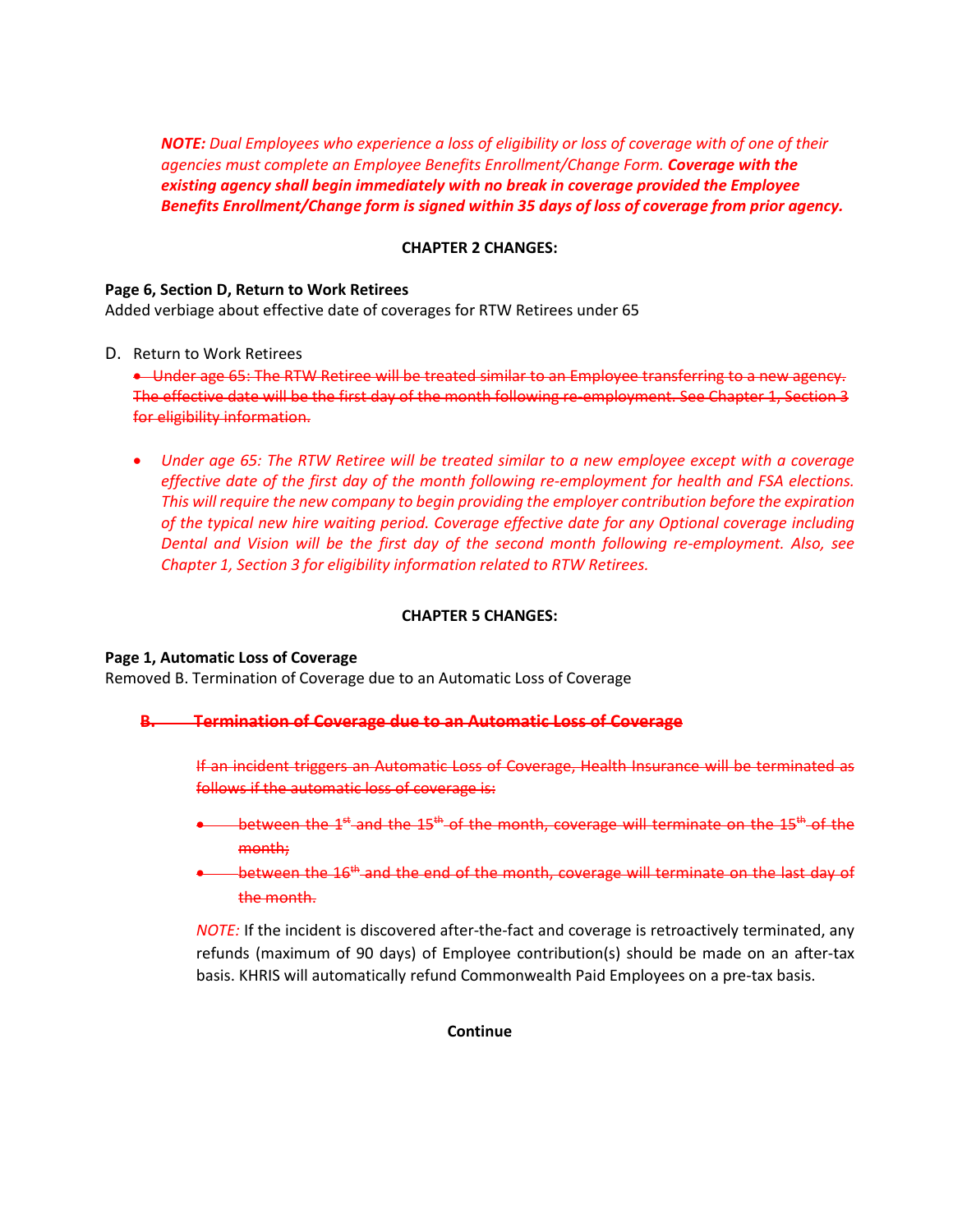#### **CHAPTER 7 CHANGES:**

#### **Page 2, Contribution Amounts**

Added Verbiage

## **A. Healthcare FSA**

The maximum allowable yearly contribution is established annually per IRS. A minimum of \$50 and a maximum of \$550 of any unused amounts remaining at the end of the calendar year may be carried over for use in the next calendar year. Any amounts over \$550 at the end of the calendar year will be forfeited or lost.

**Note**: The maximum carryover amount is subject to change as authorized by the IRS and adopted by the Plan.

*Additionally, a Health FSA with a balance that is carried over for two consecutive Plan Years, including the Run-Out Period of the second year, will be terminated and the balance forfeited; provided there have been no new elections for the Health FSA during those two Plan Years. These are referred to as stale accounts. This forfeiture will occur at the end of the Run-Out Period of the second Plan Year.*

## **APPENDIX I CHANGES:**

#### **Page 5, CHANGE IN EMPLOYEE'S LEGAL MARITAL STATUS**

2.) LOSE SPOUSE DUE TO DIVORCE, LEGAL SEPARATION, ANNULMENT OR DEATH **OTHER CONDITIONS/GUIDANCE:** Replaced language

• Tag-Along rules apply.

• If divorced and premiums have been paid – the effective date of termination of coverage for the ineligible spouse is prospective from the signature date.

• If divorced and premiums have not been paid – handle retrospectively back 120 days.

• KRS Retirees experiencing divorce and signed within 35 days will have ineligible dependents removed the first of the month following date when divorce decree is final and entered into court.

- Tag-Along rules apply.
- *The effective date of termination of coverage for the ineligible spouse/dependent(s) is the end of the month of the signature date on the divorce decree but no more than 120 days retroactive from the signature date on the divorce decree.*
- *In lieu of an employer letter confirming loss of coverage, the following may also be used*
	- o *Either executed divorce decree or signed divorce papers, AND*
	- o *Either an old insurance card or explanation of benefits addressed to the person, AND*
	- o *Either a signed QE Form or signed Exception Form, that includes a statement confirming a loss of prior coverage as a result of divorce.*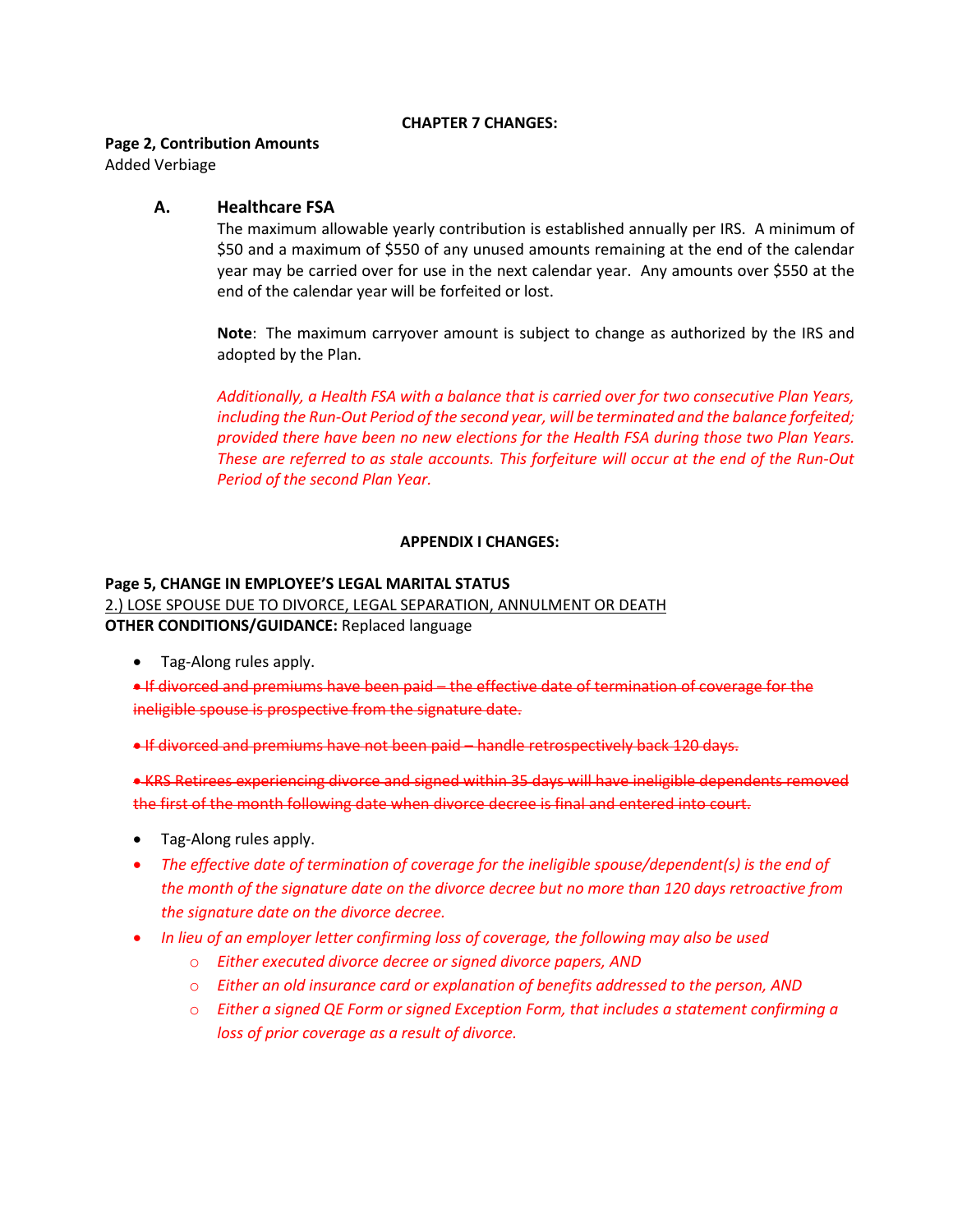# **Page 20, LOSS OF HEALTH COVERAGE**

# 2.) LOSS OF ELIGIBILITY FOR INDIVIDUAL HEALTH COVERAGE (Marketplace)

OTHER CONDITIONS/GUIDANCE

• Some employers may offer a few months of COBRA to terminated Employees as a part of a severance package. It is important to know that the end of employer-paid COBRA coverage is NOT a Qualifying Event to allow enrollment in KEHP, since the COBRA continuation coverage period has not been exhausted. Only expiration of COBRA is considered loss of other coverage.

# 3.) LOSS OF GROUP HEALTH COVERAGE

OTHER CONDITIONS/GUIDANCE

• *If, as an extension of employment benefits, an employer pays COBRA premium on behalf of a terminated employee for a period of time, the loss of COBRA coverage after the expiration of the extension of benefits qualifies as a loss of coverage.*

## **Page 22, JUDGMENTS, DECREES, OR ORDERS (NMSN***O***)**

1.) ORDER REQUIRING COVERAGE FOR CHILD UNDER EMPLOYEE'S PLAN – SIGNED BY A JUDGE ADMINISTRATIVE GUIDELINES

EFFECTIVE DATE for Adding Dependent(s) due to NMSO (Employee's consent not needed)

• First day of the month following the date of the administrative order or notice *DEI receives the National Medical Support Order* 

# **Page 24, MEDICARE OR MEDICAID ENTITLEMENT**

1.) EMPLOYEE, SPOUSE, OR DEPENDENT BECOMES ENTITLED TO MEDICARE OR MEDICAID OTHER CONDITIONS/GUIDANCE

• *Employee must also show proof of dependent entitlement to Medicaid (listed on MET form) or proof of gaining employer sponsored coverage for Employee to drop coverage for dependent(s) and change to waiver no HRA.*